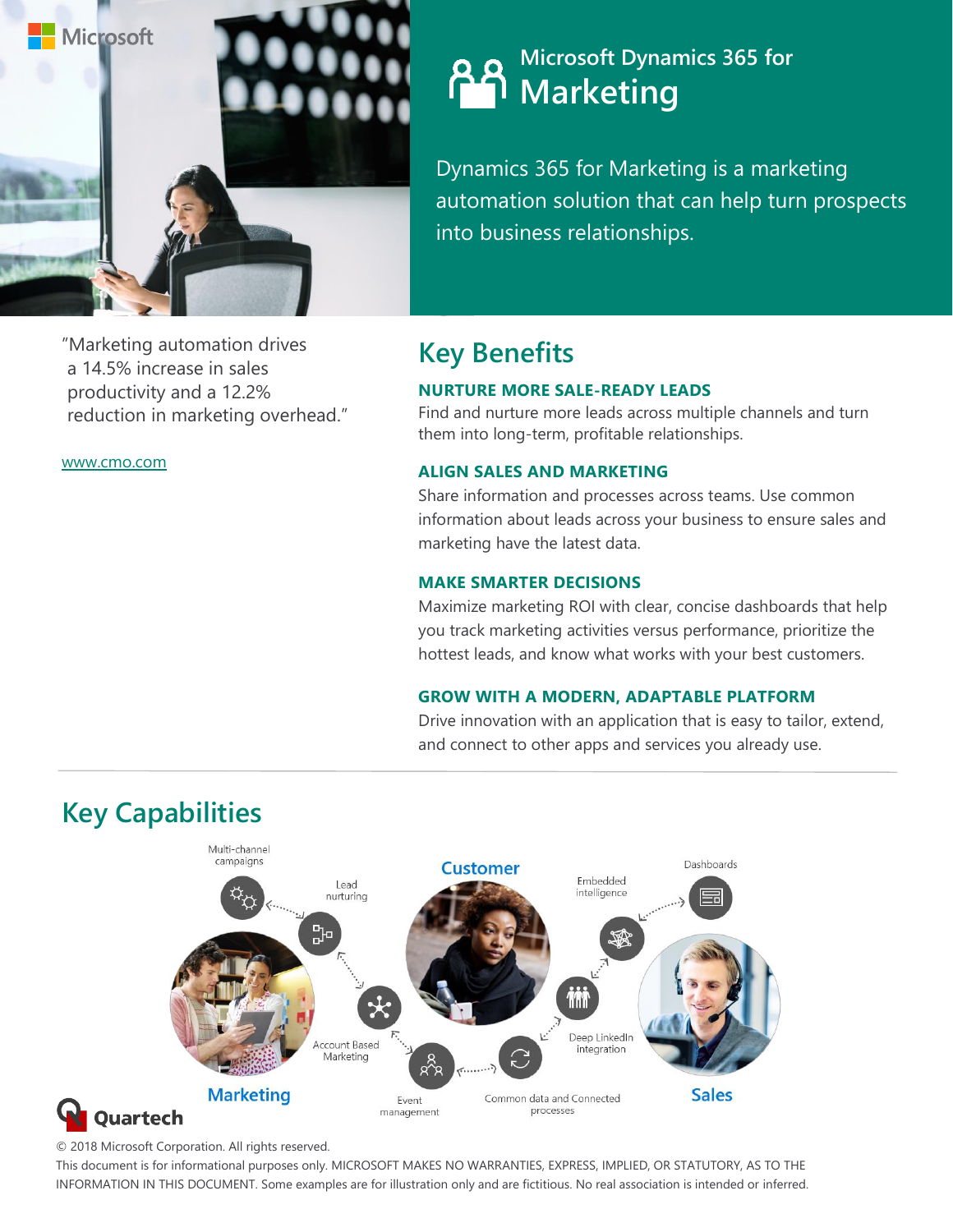

#### **MULTI-CHANNEL CAMPAIGNS**

Attract the best leads, and nurture leads gained from email marketing, landing pages, events, phone calls, LinkedIn and custom channels. Customizable templates and design tools for emails, landing pages and buyers journey help you create campaign content easily.

#### **ACCOUNT-BASED MARKETING**

Enables sales and marketing to target specific accounts that are most likely to generate the largest revenue. Orchestrate the buyer's journey for account level leads with personalized content and nurture activities to maximize revenue.

#### **LINKEDIN AND SOCIAL INTEGRATION**

Use Dynamics [365 Connector for LinkedIn Lead](https://go.microsoft.com/fwlink/?LinkId=869845&clcid=0x409) Gen Forms to target matched audiences, nurture leads, and create a buyer's journey based on LinkedIn content and interactions. Use [Dynamics](https://go.microsoft.com/fwlink/?LinkId=869880&clcid=0x409) 365 AI for Market Insights to engage with more prospects and customers across additional social channels.

#### **LEAD MANAGEMENT**

Set up rules to target the right audience for your campaigns. Guide your buyers' journey based on their behavior during campaigns to make your company more relevant at every step. Set up multiple lead scoring models to prioritize leads who are ready to buy.

#### **EVENT MANAGEMENT**

Attract more event attendees and improve event experiences with an easy-to-use portal to manage webinars and in-person events.

#### **MARKETING CALENDAR**

Easily set up and view campaigns with marketing calendars showing campaign timelines and activities. Also use familiar Office 365 tools for collaboration with colleagues, leads, and customers.

### **MARKETING INSIGHTS**

Use out of box dashboards and marketing analyzers to quickly gain insights or build custom dashboards to analyze campaign performance. Use real time interactions to get inline insights to refine the buyer's journey. Gather social insights such as mentions, analytics and sentiment for phrases relevant to your campaigns.



© 2018 Microsoft Corporation. All rights reserved.

This document is for informational purposes only. MICROSOFT MAKES NO WARRANTIES, EXPRESS, IMPLIED, OR STATUTORY, AS TO THE INFORMATION IN THIS DOCUMENT. Some examples are for illustration only and are fictitious. No real association is intended or inferred.